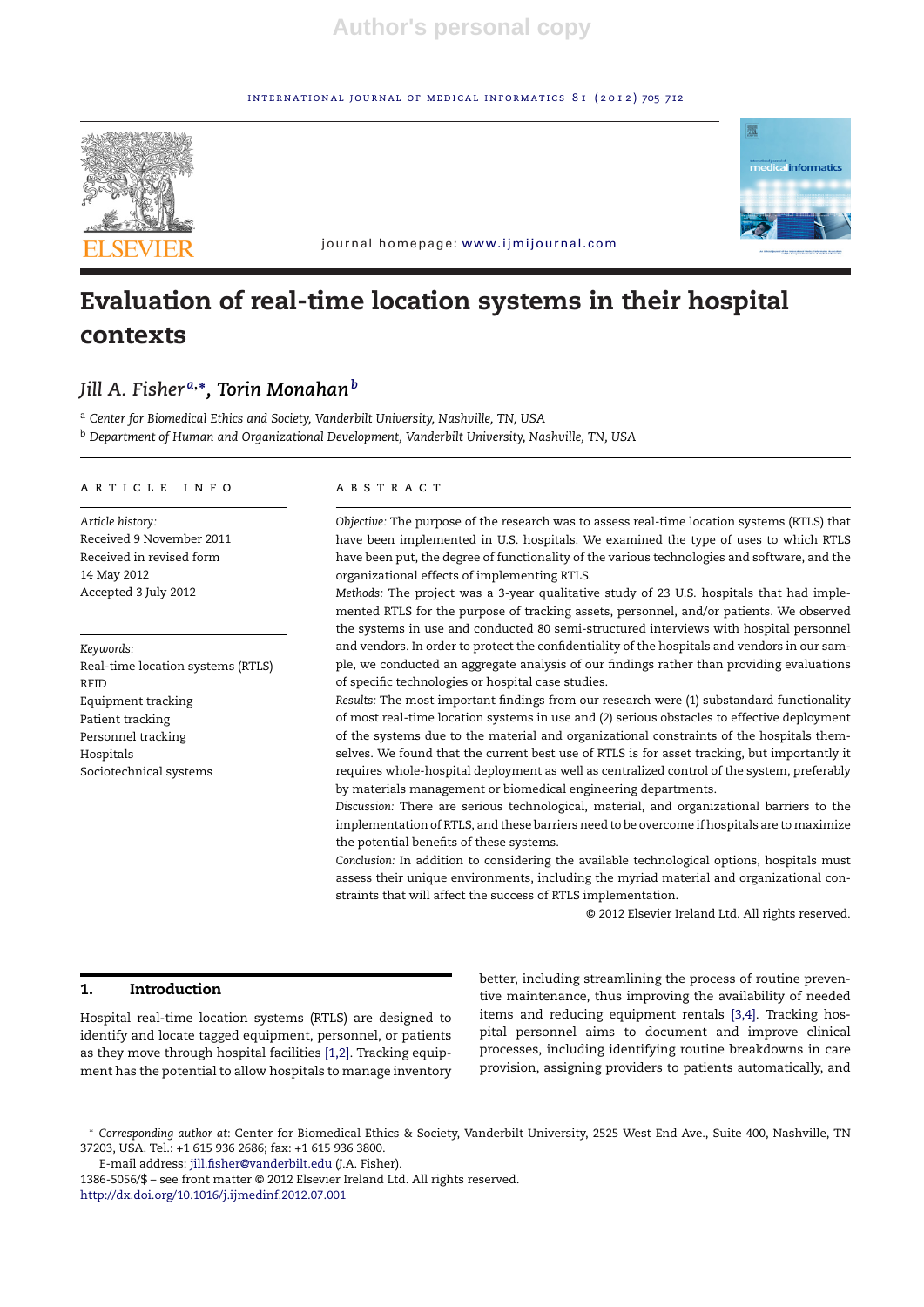disciplining clinicians or other staff who are underperforming in their roles [5]. Tracking patients holds the promise of locating them if they get "lost" as they are moved to various departments within a hospital, verifying their identities before medical procedures, and improving discharge processes to provide quicker turnover of beds [6]. Given these varied uses of the systems, the benefits of implementing RTLS have been characterized as increasing efficiency, improving safety, and reducing operational costs [7–10].

According to a 2008 survey of U.S. hospitals, 15% of administrators indicated that their hospitals already had RTLS in place and another 43% expressed their intent to purchase a system within the next two years [11]. The largest hospital technology vendors have now entered the market with their own RTLS hardware or software. In spite of impressive industry interest, however, RTLS have had difficulty finding their niche, leaving hospitals and vendors struggling to develop uses based both on perceived needs and the evolving capabilities of the technologies themselves [12].

The current landscape of RTLS offers a variety of choices for hospitals that are interested in implementing these systems, but there is little information about the best technologies or best uses for RTLS that will justify hospitals' investment. This paper reports on the results of a 3-year qualitative study conducted at 23 U.S. hospitals. The purpose of the research was to assess the uses to which RTLS have been put, the degree of functionality of the various technologies and software, and the organizational effects of implementing RTLS. Our findings indicate that there are serious technological, material, and organizational barriers to the implementation of RTLS and that these barriers need to be overcome if hospitals are to maximize the potential benefits of these systems. In addition to reviewing the findings of our study, we provide recommendations for best practices in both decision-making about RTLS systems and in implementation and use.

## **2. Background**

Hospital real-time location systems – also known as "indoorpositioning systems" and "real-time awareness solutions," depending on the vendor – incorporate various types of hardware with a software interface [13]. In essence, these systems work by having a hardware tag – which can be placed on a piece of equipment or a person – that communicates its location through a network of sensors that triangulates its position. The data from this network are then mediated by a software interface so that users can see a graphical representation of the location of all tags on the network or can search for a particular tag in order to locate a piece of equipment or a person [14]. The most common systems today employ radiofrequency identification (RFID), Wi-Fi or Wireless Local Area Network (WLAN), ultra-wide band (UWB), infrared (IR), Zig-Bee, Bluetooth, or ultrasound. Some hospitals and vendors are experimenting with implementing RTLS that use a combination of these to create hybrid networks that will more accurately track tagged items or people [15].

With such a varied range of systems to choose from, it should be no wonder that many hospitals have taken a waitand-see approach by postponing the decision to implement

a system until a "winner" emerges from the pack [16–18]. In addition to other financial concerns, one major obstacle for hospitals is the uncertainty about how RTLS will integrate with other major information technology investments, such as electronic medical record systems [19,20]. Health information technologies (HITs), however, remain mired in proprietary platforms and interfaces such that interoperability remains elusive [21].

Those hospitals that were the earliest adopters of RTLS have provided initial evidence about the real-world capabilities of the technologies and about the organizational resistance posed by reluctant staff. Initial systems – largely employing active RFID tags – suffered from extremely poor performance with inaccurate locational information and cumbersome interfaces [22]. When systems do not function well, adoption is low because users are understandably dissuaded from learning and operating a system that increases their workload [12]. As in other areas of HITs, it is important that the rollout of a system is timed so that users immediately understand its value and are motivated to learn how to use it [23]. Some of the earliest hospital RTLS are now idle or have been removed or replaced. Several early adopters also failed to explain sufficiently to hospital personnel when RTLS was used only for tracking assets, and as a result, those hospitals experienced sabotage of tags or sensors because nurses or other staff believed (falsely in these cases) that the systems were surveilling their clinical activities [24,25]. Instances like these highlight the organizational problems that can result when HITs are implemented without properly training personnel about the new systems [26].

The scholarly literature on RTLS tends to focus on the technological aspects of the systems, especially on specific case studies of pilot projects or new uses for existing systems [27–33]. Much of this research sheds important light on improving the accuracy of RTLS or on the ability of RTLS to address specific problems in particular hospital units, such as workflow or inventory management [5,34,35]. What many of these studies have in common is that the systems in question are tested or described in isolation; subsequently, there is little information about how these systems operate within holistic hospital environments or how such environments might impede or augment technical functionality [36]. For instance, one aspect of RTLS that is all but ignored in the literature is the mismatch between the initial goals of the systems and the eventual, actual functions they provide [37].

To broaden the analysis of the strengths and weaknesses of RTLS technologies, the study reported in this paper mobilizes a "sociotechnical systems" approach that situates technologies within their organizational contexts. Sociotechnical systems can be understood as complex configurations of technologies, people, and organizations, wherein technologies operate as normative (or political) structures that shape values and practices within a larger social field [38–40]. Within this framework, technologies are seen as requiring concerted social and material investments in order to be integrated smoothly into an organization, and both the successes and failures of technological implementations can be explained through attention to an array of social and organizational factors [41–44]. Through the lens of sociotechnical systems, attention is focused not only on social and technical factors as discrete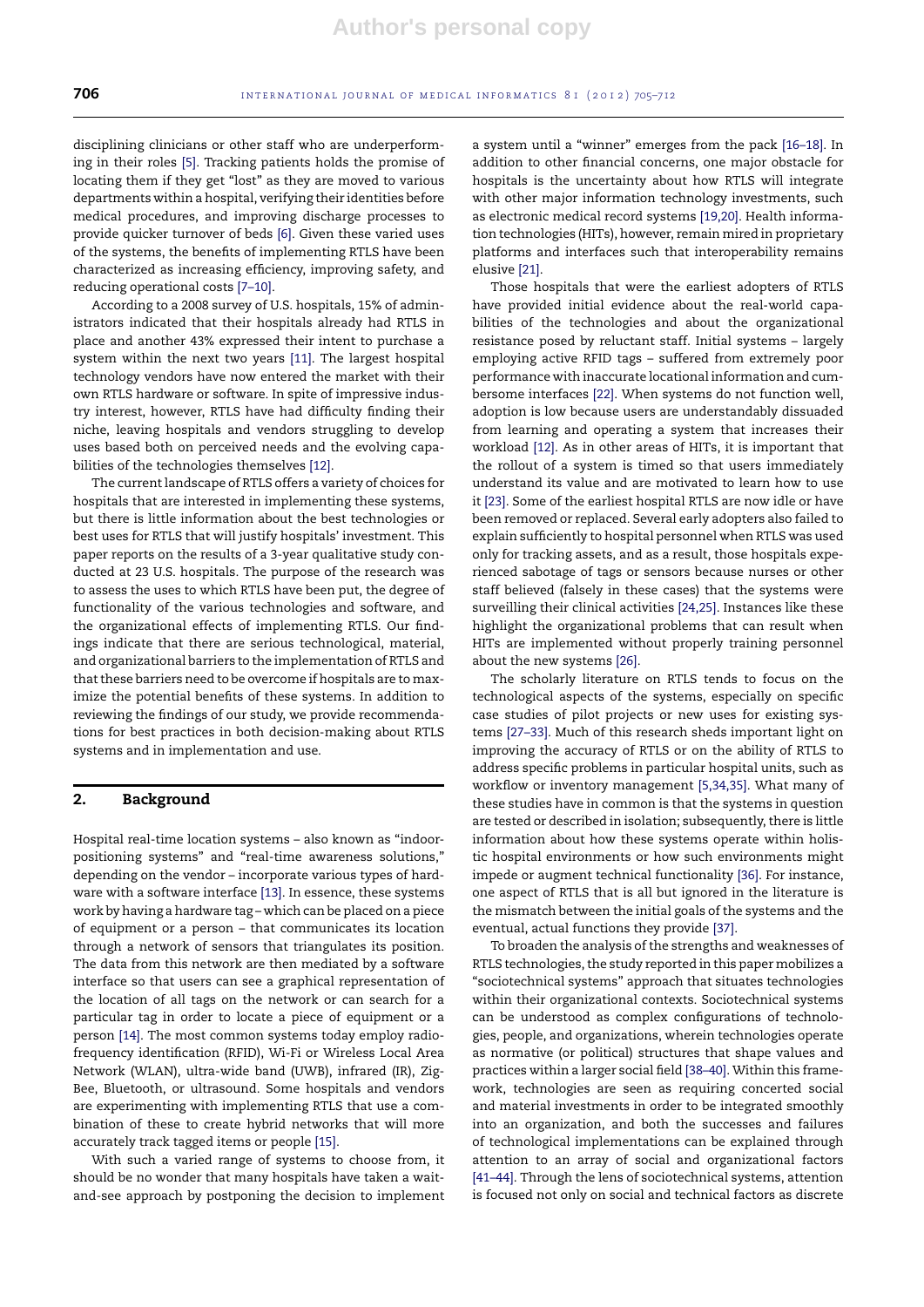variables, but instead on the interplay of these factors and their role in shaping meaning and practice in hospital settings.

# **3. Methods**

The aim of the research was to investigate the social and organizational dimensions of identification and tracking systems in U.S. hospitals. We documented the types of RTLS hospitals use, the purpose of the systems, and their accuracy and functionality. The project was conducted between March 2007 and April 2010 with two distinct data collection periods to assess potential changes to available technologies and hospitals' experiences with RTLS. The methods for the project required site visits to hospitals that had implemented systems to identify or track patients, staff, and/or equipment. During site visits, we engaged in systematic observations of the technologies in use and conducted semi-structured interviews with personnel. The project included 23 U.S. hospitals that were selected based on their use of a qualifying system (as identified through personal contacts, press releases, or media coverage). We had a 100% response rate; every hospital we contacted agreed to participate in our study, indicating that our sample was not subject to a selection bias and could be considered broadly representative of hospitals that have implemented RTLS. Demonstrations of the systems included formal presentations made by personnel in charge of the system and informal observations of users interacting with the system. These demonstrations provided first-hand evidence of the capabilities and usability of the systems. Observations at each hospital had an average duration of three hours and ranged from two to eight hours.

In addition to informal conversations held while observing the systems, we conducted a total of 80 formal semistructured interviews. Sixty-seven interviews were conducted with hospital staff, including 12 physicians, 6 nurses, 21 administrators, 12 information technology specialists, 7 biomedical engineers, and 9 clerical staff. The number of interviews per hospital ranged from one to eleven, with an average of three interviews per hospital site. An additional 12 interviews were conducted with vendors from seven companies that were working with these hospitals to install or maintain the systems under investigation. Finally, although the focus was on the use of the systems by hospital employees, one patient – who was included in our observations at one of the hospitals – participated in an interview.

Following widely used procedures for coding qualitative data, a multi-staged coding strategy was used whereby both investigators coded all observational notes and interview transcripts to identify core themes [45]. The different coding stages included focused discussion of the data by the investigators at the conclusion of site visits, fine-grained readings of observational notes and transcripts by each investigator, and the development of core categories and themes emerging from the data through a process of graduated selection and iteration of theoretical codes [45]. In analyzing the results, it was rare for data from observations and interviews to be contradictory. Hospital personnel were generally aware of and frank about the benefits and limitations of the RTLS in their hospitals. When a discrepancy arose, such as conflicting data between

observations in hospitals and interviews with vendors, data from observations about the functionality and usability of the systems was given greater explanatory weight than claims made by vendors. The ethics boards at Arizona State University and Vanderbilt University approved this research. As dictated by the ethics review committees, the identities of the hospital sites and vendors as well as all interviewees were given confidentiality in the study, and all participants provided informed consent.

#### **4. Results**

The most important findings from our research were (1) substandard functionality of most real-time location systems in use and (2) serious obstacles to effective deployment of the systems due to material and organizational constraints of the hospitals themselves. This section will review these findings, including a description of the best uses of RTLS we observed as well as what factors enabled the most successful implementations of the technology. Because this is intended to be a review of the study's primary findings, specific quotes from informants are not provided or analyzed in this paper. Nonetheless, the findings summarized here derive directly from interview transcripts and field notes, as can be found in more specialized publications generated from this project [25,37,46]. Additionally, due to confidentiality concerns, we will not provide vendor information for the RTLS we observed. Our aim is not to evaluate products or systems on the market per se, but rather to describe how the intersection of hospital contexts and technological systems affects the performance of RTLS.

#### *4.1. RTLS functionality*

In spite of impressive claims from vendors about the accuracy of RTLS in tracking and locating [47], our observations of these systems in routine operation revealed that they frequently fail to deliver the precision promised. Table 1 provides an overview of each of the systems we observed. We include information on the type of technology that provided the basis for the RTLS tracking function as well as the purpose to which the RTLS had been put in the hospital. Most RTLS in our study were RFIDbased, and most hospitals had implemented their systems for asset tracking. Other systems included ultrasound-, IR-, UWB-, and ZigBee-based technologies. Some hospitals were using RTLS for patient identification or tracking as well as personnel tracking, and two hospitals in our sample had added a temperature monitoring function to their system in addition to asset tracking.

The table also indicates the status of the RTLS at the time of our site visit. In most cases, the systems were operational, but in other hospitals our visit corresponded with the end of a pilot phase or the systems were already defunct. In addition, we assign a rating for the degree of accuracy or functionality of the RTLS as well as for the level of use. These low-to-high ratings are based on both our direct observations of the systems (especially for degree of accuracy) and the information provided in interviews (especially for level of use). For degree of accuracy, we assigned "low" ratings to systems in which the tag could not be found using the RTLS interface, "medium" to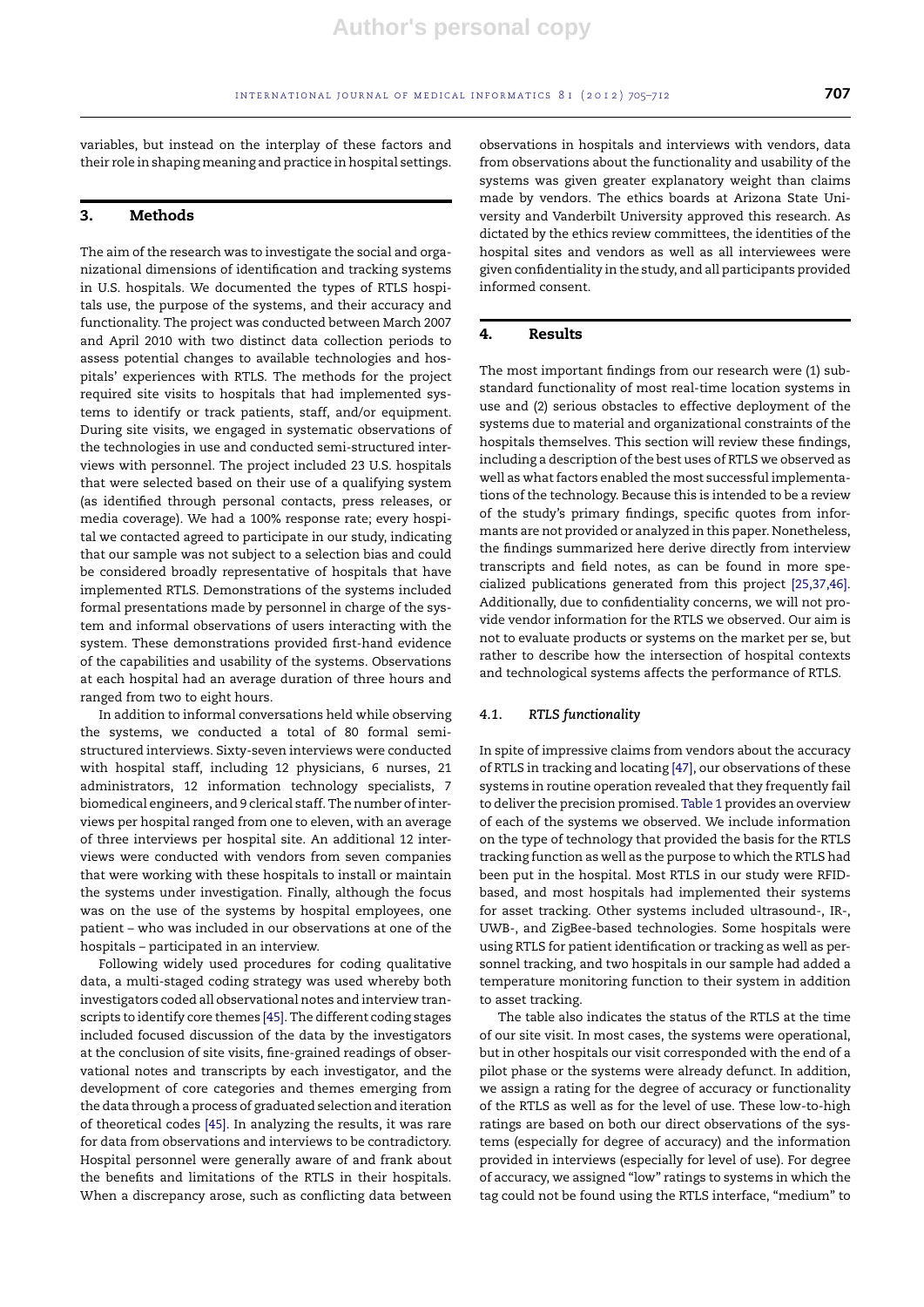## **708 international journal of medical informatics 81 (2012)** 705–712

|             | Table 1 - Assessment of RTLS systems. |                                  |                                    |                                    |                                           |                 |
|-------------|---------------------------------------|----------------------------------|------------------------------------|------------------------------------|-------------------------------------------|-----------------|
| Hospital ID | Year of<br>assess-<br>ment            | Primary<br>technology<br>in RTLS | Purpose of<br><b>RTLS</b>          | Status of<br>RTLS at<br>assessment | Degree of<br>accuracy or<br>functionality | Level of<br>use |
| 01          | 2007                                  | <b>RFID</b>                      | Patient ID in surgery              | <b>Defunct</b>                     | Medium                                    | <b>NA</b>       |
| 02          | 2007                                  | A. RFID                          | A. Asset tracking                  | A. Operational                     | A. Low                                    | A. Low          |
|             |                                       | <b>B.</b> Ultrasound             | <b>B.</b> Patient tracking         | B. End of pilot                    | <b>B.</b> Medium                          | B. Low          |
| 03          | 2007                                  | <b>RFID</b>                      | Asset tracking                     | In development                     | Low                                       | <b>NA</b>       |
| 04          | 2007                                  | <b>RFID</b>                      | A. Asset tracking                  | Operational                        | Medium                                    | A. Medium       |
|             |                                       |                                  | <b>B.</b> Personnel tracking       |                                    |                                           | <b>B.</b> Low   |
| 06          | 2007                                  | <b>RFID</b>                      | Patient ID in ED                   | Operational                        | Low                                       | Low             |
| 07          | 2007                                  | ZigBee                           | Asset tracking                     | Pilot                              | Medium                                    | Low             |
| 08          | 2007                                  | <b>RFID</b>                      | Patient ID for delivering medicine | End of pilot                       | Low                                       | <b>NA</b>       |
| 09          | 2007                                  | <b>RFID</b>                      | Patient tracking                   | End of pilot                       | Medium                                    | NA              |
| 10          | 2007                                  | <b>RFID</b>                      | Asset tracking                     | Pilot                              | Low                                       | Low             |
| 15          | 2007                                  | Ultrasound                       | Asset tracking                     | Operational                        | Medium/high                               | High            |
| 16          | 2007                                  | Ultrasound                       | A. Patient tracking                | Operational                        | Medium                                    | High            |
|             |                                       |                                  | <b>B.</b> Personnel tracking       |                                    |                                           |                 |
| 11          | 2008                                  | IR.                              | A. Asset tracking                  | Operational                        | High                                      | A. Low          |
|             |                                       |                                  | <b>B.</b> Patient tracking         |                                    |                                           | B. High         |
|             |                                       |                                  | C. Personnel tracking              |                                    |                                           | C. Medium       |
| 05          | 2009                                  | <b>RFID</b>                      | A. Asset tracking                  | Operational                        | A. Medium                                 | A. Medium       |
|             |                                       |                                  | B. Temperature monitoring          |                                    | B. High                                   | B. High         |
| 12          | 2009                                  | <b>RFID</b>                      | Asset tracking                     | Operational                        | Low                                       | Low             |
| 13          | 2009                                  | <b>RFID</b>                      | Patient ID in surgery              | End of pilot                       | High                                      | Medium          |
| 14          | 2009                                  | <b>UWB</b>                       | A. Asset tracking                  | A. Operational                     | Low                                       | Low             |
|             |                                       |                                  | <b>B.</b> Patient tracking         | B. Pilot                           |                                           |                 |
|             |                                       |                                  | C. Personnel tracking              | C. Completed Pilot                 |                                           |                 |
| 17          | 2009                                  | <b>RFID</b>                      | Personnel tracking                 | Operational                        | Medium                                    | Medium          |
| 18          | 2009                                  | <b>RFID</b>                      | Asset tracking                     | Operational                        | High                                      | High            |
| 19          | 2009                                  | <b>RFID</b>                      | A. Asset tracking                  | Operational                        | Medium                                    | A. Low          |
|             |                                       |                                  | <b>B.</b> Patient tracking         |                                    |                                           | B. High         |
| 20          | 2009                                  | <b>RFID</b>                      | A. Asset tracking                  | <b>Defunct</b>                     | A. Medium                                 | NA              |
|             |                                       |                                  | B. Temperature monitoring          |                                    | B. High                                   |                 |
| 21          | 2009                                  | <b>RFID</b>                      | Asset tracking                     | End of pilot                       | Medium                                    | Low             |
| 22          | 2009                                  | ZigBee                           | Asset tracking                     | Operational                        | High                                      | High            |
| 23          | 2009                                  | <b>RFID</b>                      | Asset tracking                     | End of pilot                       | Low                                       | Low             |
|             |                                       |                                  |                                    |                                    |                                           |                 |

indicate systems that helped users home in on a broad hospital area where the tag was located, and "high" to designate systems that had room-level accuracy. In our rating of level of use, "low" means either that few tags were tracked on the system or that personnel were not accessing the system to find tags, "medium" communicates that personnel were using the systems to find some tags at least some of the time, and "high" indicates both that many tags were actively tracked on the system and personnel were regularly accessing the software interface to find those tags. In the majority of cases, the interview data supported our observations of the systems. For a few hospitals, vendors or hospital personnel claimed that the degree of accuracy was better than that found in our observations, so in those instances we placed greater emphasis on our observations. Thus, Table 1 provides a summary of our sample of hospitals and RTLS as well as our findings. Not surprisingly, in the majority of cases, poor performance of the RTLS was also tied to very low use.

Notably, the earliest generation RTLS we observed performed poorly during demonstrations. Some tagged items were simply not found, and others were registering in the wrong locations, including spaces "off the map," so to speak, such as an IV pump that was shown as hovering outside of the fourth floor of the hospital. In some cases, hospital personnel reported that the RTLS provided such poor locational information that the system increased the time to procure needed equipment. In other words, their informal, nontechnological system of findings items was deemed superior to RTLS. One common negative feature of these RTLS installations was the short battery life of tags. Even though many vendors had included functions that could send alerts to users to warn of low batteries, many users either ignored these warnings or could not find the item in time to change the battery before the tag went dark. In one instance, a hospital administrator complained that the vendor had fitted its first-generation tags with batteries that were not available on the U.S. market, which made the hospital dependent on the vendor to maintain its supply. In interviews, many hospital personnel attributed the failure of early RTLS either to the adoption of immature technology or the inability of RFID to perform well in a hospital context.

Newer RTLS offer technological improvements but systems have maintained former or acquired novel drawbacks. The biggest improvement with RTLS appears to be in the implementation of new systems. Many are now able to operate on existing wired or wireless networks in hospitals, and some vendors offer "plug-and-play" technologies that are relatively easy to install. This means it is both faster and less expensive to have systems go live. Newer RTLS also offer improved tracking capabilities, yet most of the systems continue to fail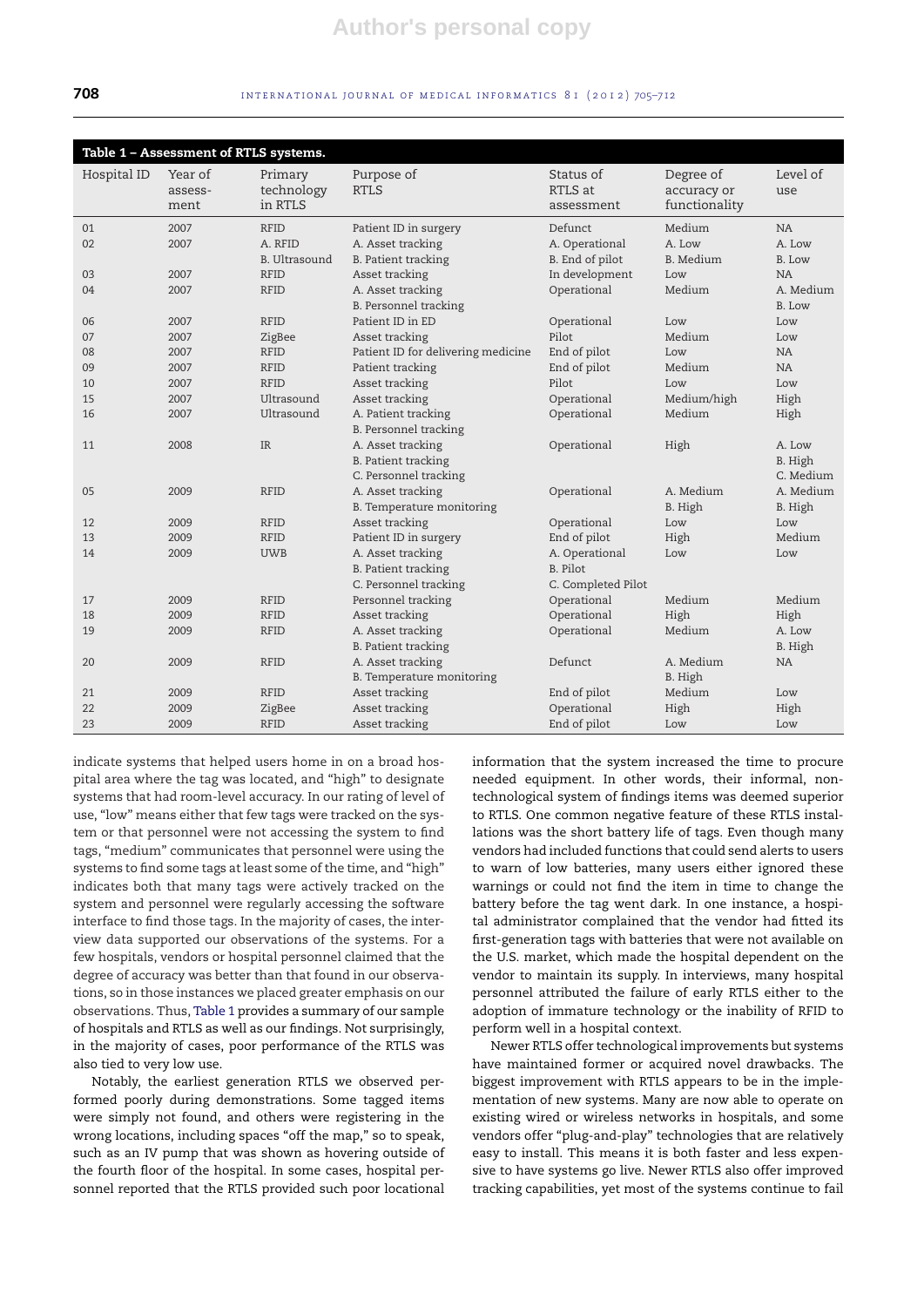at accomplishing room-level accuracy. Depending on the specific purposes of the locational system deployed by a hospital, the technological improvements have made RTLS more userfriendly. In non-urgent situations, searching for an item within a smaller zone of the hospital can make equipment much easier to find, and improved accuracy leads to better results finding people who are tagged as well. In spite of these gains, the benefits of RTLS continued to fail to impress clinical staff in our sample, but personnel in biomedical engineering and materials management departments hailed these technologies as major improvements to their work practices.

As RTLS technologies improve, many vendors are adding innovative functions to the software interfaces, which can create new problems. For instance, through "dynamic associations" some systems link tracking data to hospital billing systems so that when certain personnel or pieces of equipment are registered by the systems as being in contact with a patient, the patient can be automatically invoiced for those services. As reported by hospital staff who have worked with these software applications, these functions can lead to both false positives and false negatives, so that the automated system does not reduce workload (because everything needs to be recorded manually anyhow) and can actually increase workload (because staff need to correct errors that the system generates). In addition, there are challenges with tagging patients, including the development of reusable tags that can be sterilized or alternately low-cost disposable tags [25]. RTLS systems have improved since their introduction in health care, but the technological limitations are just one element of making RTLS function well in hospitals.

#### *4.2. Material and organizational constraints on RTLS operability*

Hospitals have complex material spaces and organizational cultures that affect RTLS. Hospitals are not standardized places from their buildings and campuses to the organization oftheir personnel. These differences present major challenges for RTLS; even when vendors have had successes in one hospital, they often cannot replicate those outcomes in another. In this section, we analyze the findings from our observations and interviews using a sociotechnical-systems approach to evaluate RTLS in the specific contexts in which they are deployed.

Hospitals are often combinations of buildings, sometimes dating from very different time periods [48]. Indeed some of the hospitals in our study consisted of buildings that were over 100 years old. This means that building materials may differ between structures, even for the same hospital, which can present problems for accurately triangulating tags when signal strength is affected. Lead-shielded rooms create challenges for RTLS to operate within those spaces as well as in contiguous hallways and rooms. Access to an electrical supply and the ability to pull cables can also create problems with RTLS installations because the systems depend on strategically placed receivers that will "read" the signals emitted by tags. Newer facilities frequently have interstitial spaces above the ceiling that can be accessed for cable and electrical drops, but these modifications are expensive, difficult, or impossible in older buildings.

The layout of hospitals can also interfere with RTLS installations. Hospitals can have confusing floor plans, especially where buildings intersect with each other. While personnel adapt to these spaces quickly, the flow of people and equipment through these spaces may not be standardized. Ad hoc patterns of flow impede effective implementation of RTLS because the installers must make decisions about the placement of receivers based on their assumptions about the direction of movement through hallways as well as presumptions about the use of elevators and stairways. Hospital personnel that we interviewed had many stories about the surprising points of passage through their facilities that they found *after* they had implemented RTLS and were troubleshooting to improve their tracking results.

In addition to the constraints that hospitals' buildings impose on RTLS functionality, we observed that hospitals are also incredibly porous places. Equipment is especially prone to disappear from hospital facilities. Small items, such as telemetry devices, can get lost in patients' bedding and end up damaged or thrown away. Theft can be a factor as well with hospitals reporting wheelchair loss as a major contribution to equipment costs. RTLS are designed to solve these problems so that items will not be unknowingly lost or stolen. The ability of RTLS to do so, however, is attenuated by more routine reasons why equipment leaves hospital facilities. For instance, wheelchairs exit hospitals in order to help patients to waiting vehicles at discharge, and RTLS cannot distinguish between these cases and theft to prevent the latter. Similarly, some equipment, such as IV infusion pumps, will remain with patients when they are transferred to other facilities (such as long-term acute care facilities or hospice). This means that alerts to personnel that wheelchairs or other highly mobile equipment have left the building are bound to be ignored because these events are frequent and because personnel come to assume that the occurrences are legitimate.

Beyond the material differences between hospitals, there are organizational differences that make an impact on how RTLS is deployed and how effective it can be. In our sample, the majority of hospitals we visited exhibited territorial cultures in which departments are atomized and have their own budgets, control their own technology decisions, and assign their own workflow and responsibilities to personnel. This made agreement and coordination among departments difficult, especially for systems that lose effectiveness if not implemented universally.

A related problem is that most decisions about RTLS are made in ad hoc ways without clear clinical goals. This was true for most department-level and hospital-wide deployments. In some hospitals, we found that the decision to purchase RTLS was motivated by the perception that it was necessary simply because it was cutting edge. In these cases, we observed that there was a poor understanding of how RTLS was to be maintained and used, and by whom. For example, RTLS had been implemented in one hospital for asset tracking, but the administrators who had backed the project had never defined who would be responsible for tagging items, entering the information into the database, and searching for and retrieving equipment as needed. It should be little surprise that there were few tags on the network and little awareness of the RTLS overall by hospital personnel. In other instances of top-down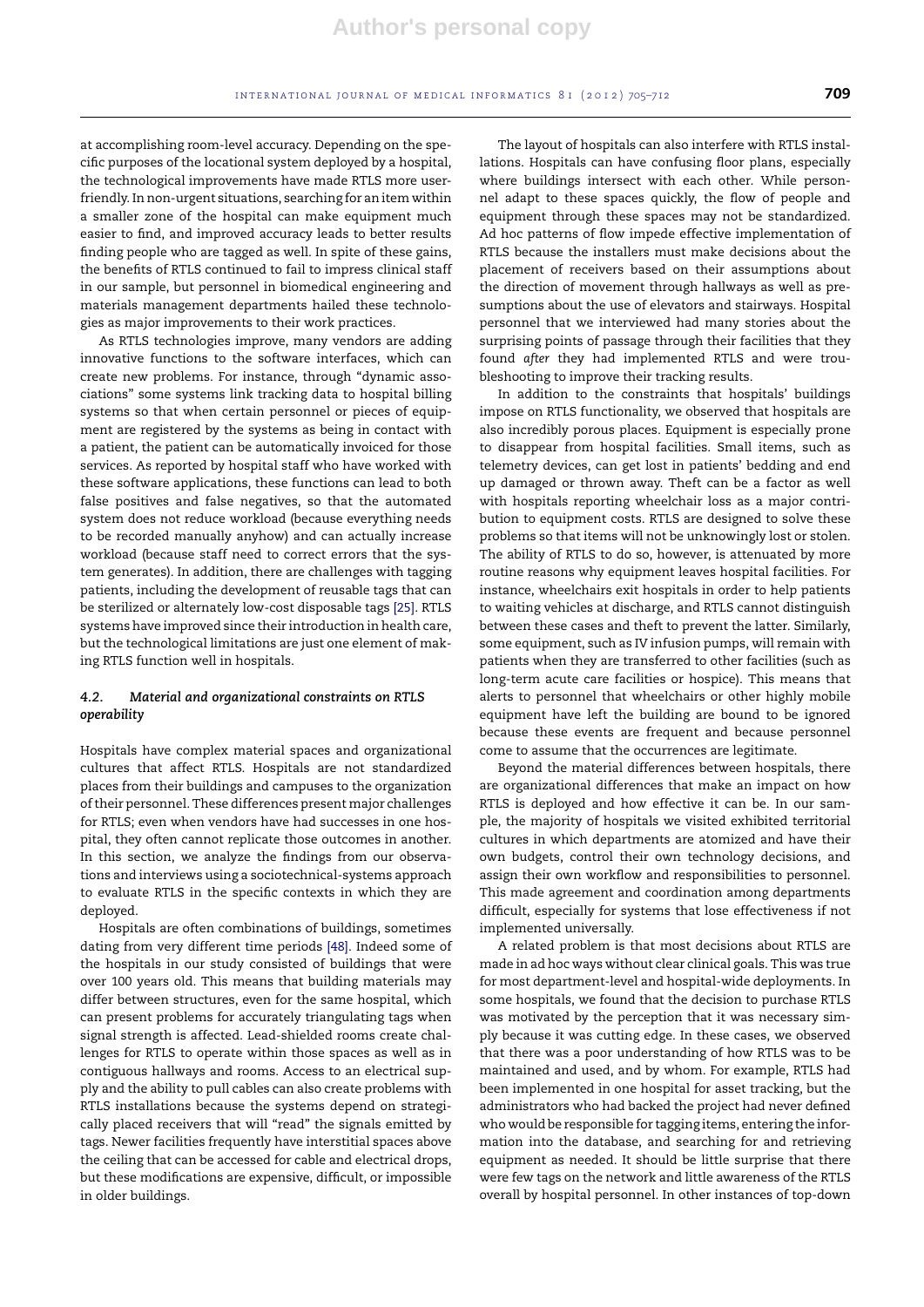deployment of RTLS, we noted that administrators failed to get buy-in from personnel, so there was significant sabotage of the system or the technology had simply been rendered defunct. With personnel tracking in particular, our interviews revealed that hospital staff refused to wear tags in one hospital and they damaged or hid tags in another. Thus, the organizational culture can be a major impediment to RTLS "working" in a hospital context.

#### *4.3. Emerging "winner" and "loser" in RTLS operations*

With so many obstacles to the effective use of RTLS in hospitals, it is difficult to portray any single deployment we observed as a model for other hospitals. Taken together, however, our sample of hospitals indicates that asset tracking is the clear best purpose to which RTLS has been put. In order to maximize their utility, however, RTLS must be implemented throughout hospital facilities so that tracking coverage is as complete as possible, and hospitals must choose vendors that can guarantee a fair level of accuracy in their tracking systems. Another critical element to making RTLS a success is placing the systems within the domain of a department that is responsible for hospital equipment, such as materials management or biomedical engineering. In our sample, these departments had the most stake in making RTLS function well, and they were in the best position to make use of the tracking function for inventory control or preventive maintenance. To minimize sabotage of equipment tags, clinical staff need to be educated about the tracking system and permitted to access it should they find it valuable, but they should not be required to use it. In our study, the hospitals that assigned personnel from materials management to locate and deliver equipment to clinicians achieved higher rates of use of their RTLS as well as greater satisfaction among all personnel.

The use of RTLS with the worst results is the tracking of people. Not only do these systems foster so much resistance from hospital staff that they could jeopardize the entire RTLS implementation (including asset tracking), but also the reasons for tracking personnel are unconvincing. Specifically, in our sample, none of the hospitals that attempted to track personnel had any clear goals for doing so. Without a strong rationale of improving workflow or providing other clinical benefits, the utilization of RTLS for personnel tracking simply does not justify the surveillance or potential invasion of privacy of personnel, whether they are clinical or non-clinical staff. Similarly, patient tracking had limited functionality weighed against infection and cost concerns; it also introduced a by proxy form of performance monitoring of hospital staff that posed threats to worker morale [25].

## **5. Discussion**

It is revealing that during the majority of our observations of RTLS in hospitals, administrators, clinicians, and non-clinical staff pressed us for details about other hospitals' experiences with tracking technologies. They were primarily interested in finding out how other hospitals are able to leverage their RTLS for the most accurate tracking, the best software functionality, and the elusive "hard ROI," a monetary return on investment.

In essence, this illustrates the collective disappointment that many hospitals have experienced with RTLS. The technological capabilities of these systems – though improving – continue to underperform in hospital contexts.

Context matters, of course, and hospitals are challenging environments for new information technologies [36]. Even if the technology itself were perfected, a sociotechnical-systems approach underscores that the material environment of hospitals impedes the effective deployment of RTLS due to the non-standardized design of buildings and the complex flow of people and equipment. The organizational cultures of hospitals present their own problems due, on one hand, to the territoriality of departments limiting the scope of the deployment and, on the other, to poor divisions of labor surrounding the use of RTLS and the mistrust of personnel. These contextualfactors must be evaluated as hospitals make choices about the implementation of RTLS.

Naturally, our study has limitations. First, some of the systems we observed were first generation systems that are now obsolete. One would expect poorer performance from these RTLS, and indeed, this is what we found. Nonetheless, the material and organizational constraints apply to the oldest and newest technologies, so this underscores the importance of these factors in the successful use of RTLS. In other words, technology may be changing fast, but hospitals are not. Second, we included a limited number of hospitals in our sample (about two dozen) because of the intensive, observational design of the study. We included hospitals with as diverse a range of tracking technologies as possible in order to have the most exposure to systems currently being sold and implemented. Given our need to protect the confidentiality of the hospitals and vendors that participated in our study, we cannot provide specific information about the current technologies on the market, so our recommendations are based on our aggregate findings about which systems performed best in our sample. Future studies are needed to measure the extent to which specific RTLS vendors are addressing the challenges that hospital contexts pose.

## **6. Conclusion**

Gains have been made with RTLS technology, yet even should vendors further improve the accuracy of their systems' tracking functions and software capabilities, there will remain obstacles for RTLS to operate seamlessly and with clear purposes in hospitals. Hospitals have a host of material and organizational constraints that affect the performance of new information technologies [12,49]. Hospitals tend to consist of old buildings that are often arranged in complex, unintuitive configurations. Hospitals are also porous places because care extends beyond the confines of these facilities. And hospitals are made up of departments and units with hierarchies of personnel who can be territorial about their resources. Implementation of RTLS must go beyond the simple deployment of technology to be effective [26,50]. In advance of selecting a tracking technology, plans need to be designed that will detail what goals RTLS will meet, who will manage and operate the system, and how buy-in will be obtained from personnel [51]. Hospitals should choose the RTLS that best matches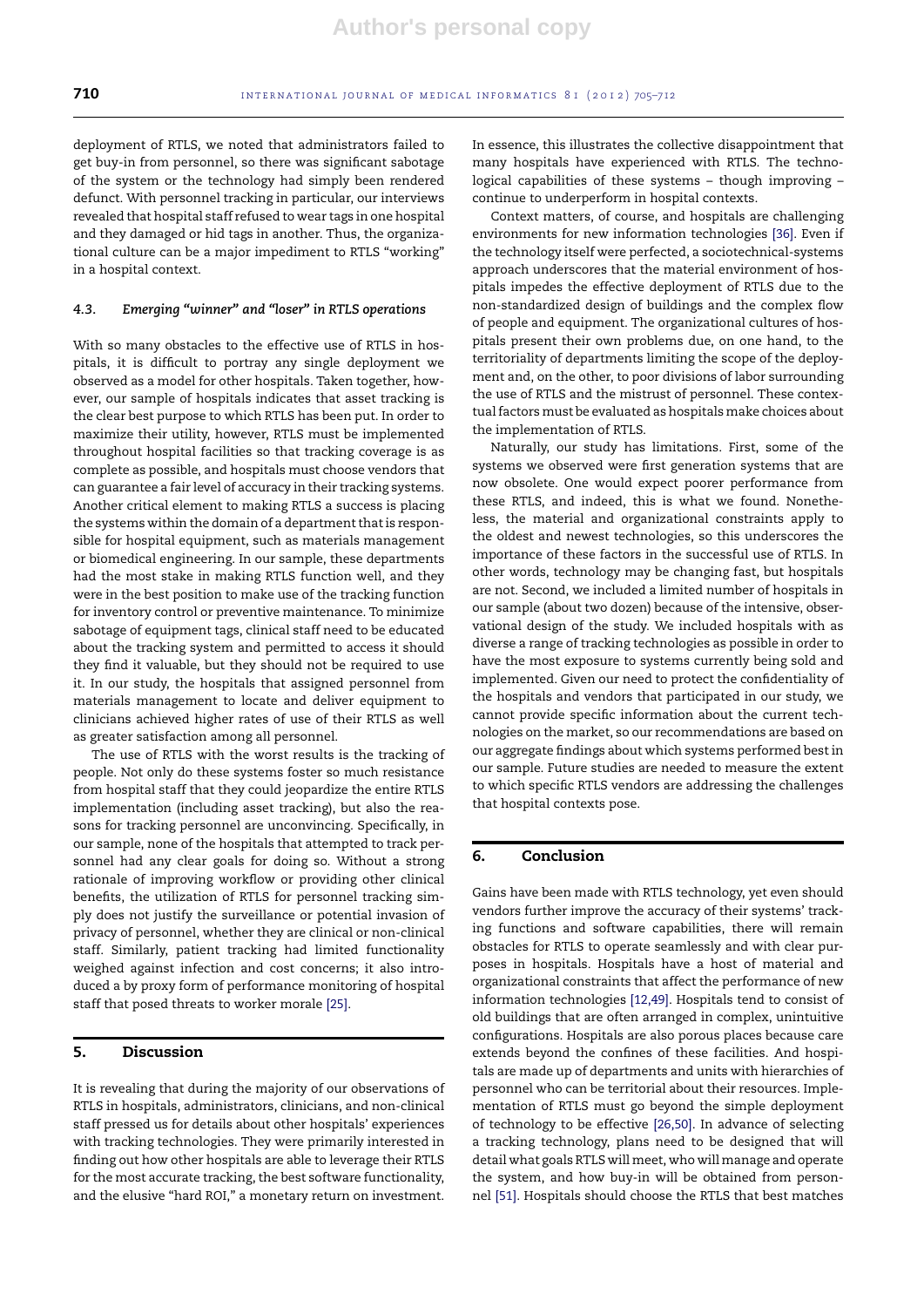**Summary points**

What was known before the study?

- Hospitals have been investing in real-time location systems (RTLS) to track assets, patients, and staff.
- The benefits of implementing RTLS have been characterized as increasing efficiency, improving safety, and reducing operational costs.

What the study has added to the body of knowledge?

- The technological capabilities of RTLS though improving – continue to underperform in hospital contexts.
- The specific context of each hospital must be evaluated as administrators make choices about the implementation of RTLS. Specifically, in regard to:
	- The material environment of hospitals, which can impede the effective deployment of RTLS due to the non-standardized design of buildings and the complex flow of people and equipment.
	- The organizational cultures of hospitals, which present their problems due to (1) the territoriality of departments limiting the scope of the deployment and (2) poor divisions of labor surrounding the use of RTLS and the mistrust of personnel.
- With important caveats detailed in the paper, our sample of hospitals indicated that asset tracking is currently the "best-use" for RTLS, and the worst results of RTLS were linked to hospital implementations that tracked patients and staff.

their specific goals and will provide the best results in their own facilities, given their unique material and organizational constraints. The majority of hospitals in our sample did not anticipate the extent to which it was necessary to consider the specific demands of their facilities during RTLS selection and implementation. Perceiving RTLS as an off-the-shelf technology may serve vendors' goals but it undermines successful deployment. By prioritizing hospital context, however, RTLS can perhaps be leveraged to better serve the system of health care.

## **Author contributions**

The authors contributed equally to the design of the study, the collection and analysis of the data, and the writing of this manuscript.

## **Competing interests**

There is no conflict of interest.

#### **Acknowledgments**

This material is based upon work supported by the U.S. National Science Foundation under grant numbers 0642797 and 0907993. NSF had no role in designing the study, collecting or analyzing the data, or writing the manuscript.

#### r e f e r enc e s

- [1] S. Davis, Tagging along: RFID helps hospitals track assets and people, Health Facil. Manage. 17 (12) (2004) 20–30.
- [2] A.-M. Vilamovska, E. Hatziandreu, H.R. Schindler, C. van Oranje-Nassau, H. de Vries, J. Krapels, Study on the Requirements and Options for RFID Application in Healthcare. Identifying Areas for Radio Frequency Identification Deployment in Healthcare Delivery: A Review of Relevant Literature, RAND Corporation, Santa Monica, CA, 2009.
- [3] M. Glabman, Room for tracking: RFID technology finds the way, Mater. Manage. Health Care 13 (5) (2004), 26–28, 31–34, 36.
- [4] G. Calvaneso, Where's your equipment when you need it? Health Manage. Technol. 20 (10) (1999) 20–30.
- [5] P.H. Frisch, P. Booth, S. Miodownik, Beyond inventory control: understanding RFID and its applications, Biomed. Instrum. Technol. 2010 (2010) 39–40.
- [6] I.C. Chang, L. Cheng-Yaw, L. Yu-Chuan, C. Chia-Cheng, L. Chien-Tsai, C. Chieh-Feng, et al., Pervasive observation medicine: the application of RFID to improve patient safety in observation unit of hospital emergency department, in: R. Engelbrecht, A. Geissbuhler, C. Lovis, G. Mihalas (Eds.), Connecting Medical Informatics and Bio-informatics: Proceedings of MIE 2005, IOS Press, 2005, pp. 311–320.
- [7] L. Revere, K. Black, F. Zalila, RFIDs can improve the patient care supply chain, Hosp. Top. 88 (1) (2010) 26–30.
- [8] C. Thuemmler, W. Buchanan, A.H. Fekri, A. Lawson, Radio frequency identification (RFID) in pervasive healthcare, Int. J. Healthc. Technol. Manage. 10 (1–2) (2009) 119–120.
- [9] Y.Z. Mehrjerdi, Radio frequency identification: the big role player in health care management, J. Health Organ. Manage. 25 (5) (2011) 490–505.
- [10] A.M. Wicks, J.K. Visich, S. Li, Radio frequency identification applications in healthcare, Int. J. Healthc. Technol. Manage. 7 (6) (2006) 522–530.
- [11] HIMSS (Healthcare Information and Management Systems Society), 19th Annual – 2008 HIMSS Leadership Survey. Final Report: Healthcare CIO, Chicago, 2008.
- [12] J.A. Fisher, T. Monahan, Tracking the social dimensions of RFID systems in hospitals, Int. J. Med. Inform. 77 (3) (2008) 176–180.
- [13] RFID Network, RTLS Market Overview, RFID Network, 2010.
- [14] V.N. Carrasco, S.S. Jackson, Real time location systems and asset tracking: new horizons for hospitals, Biomed. Instrum. Technol. 44 (4) (2010) 318–320.
- [15] R. Krohn, The optimal RTLS solution for hospitals: breaking through a complex environment, J. Healthc. Inf. Manage. 22 (4) (2008) 14–20.
- [16] B.K. Schuerenberg, Keeping tabs with RFID, Health Data Manage. 13 (10) (2005) 39–40, 42, 44.
- [17] J. Degaspari, Keeping track: barcodes and RFID tags make inroads in hospitals, Healthc. Inform. 28 (3) (2011) 44–50.
- [18] E. McGrady, S. Conger, S. Blanke, B.J.L. Landry, Emerging technologies in healthcare: navigating risks, evaluating rewards, J. Healthc. Manage. 55 (5) (2010) 353–360.